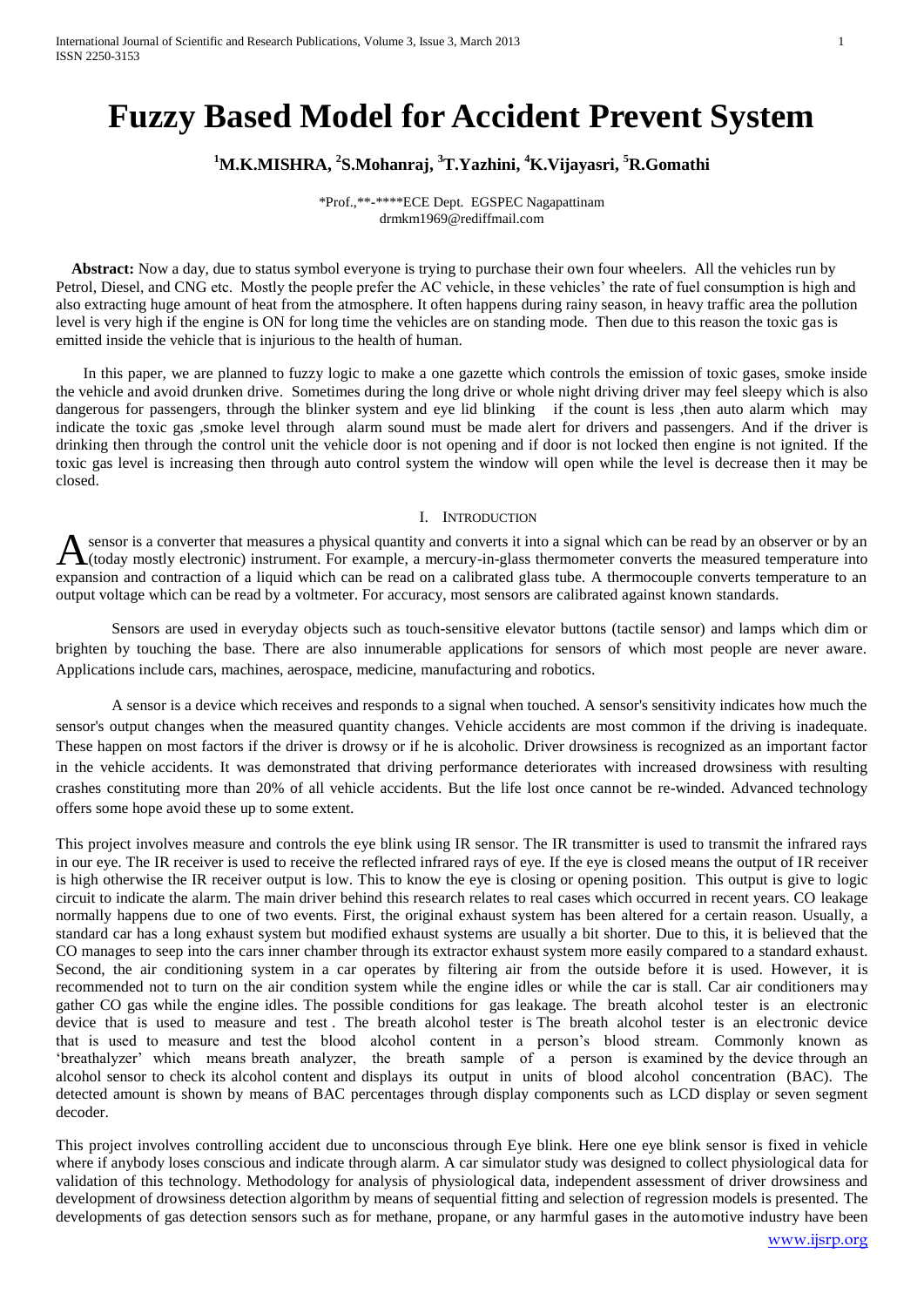very encouraging. Such examples include the monitoring of carbon dioxide (CO2) concentration in cabin. A high-precision spectroscopic gas sensor measuring CO2 for harsh environmental conditions of automotive applications was developed and investigated. Sensors for explosive gas leakage recognition and a compact wireless gas sensor using a carbon nano tube/PMMA thin film chemi resistor were also recently developed. Such examples illustrate the importance of gas detection systems as embedded components in engine management systems for the safety of vehicle operators and cabin passengers.

Initially, the breath alcohol detector's usages were quite limited. However, as the number of drunken driving cases has increased in recent years, extensive research and developments in applying these devices in vehicles to prevent individuals from driving vehicles after consuming an excessive amount of alcoholic beverages. Subsequently, in the United States of America, when the nation"s drunk driving related accident cases reached a level worthy of concern, drunk driving or better known as DUI (Drive Under Influence) offenders were required to install an alcohol detection system in their vehicles. These detectors require the vehicle drivers to produce a breath sample to examine for excess alcohol presence before the engine is allowed to start. A breath alcohol detector which controls the ignition switch using microcontroller was developed. Instead of just indicating and displaying the BAC percentage, the tester is programmed to control the ignition switch, as well as an alarm and a number LEDs. The fundamental components of this system are the MQ-3 alcohol sensor, PIC16F877A microcontroller unit, 2x16 characters LCD alphanumeric display and ignition switch circuit.

#### II. SYSTEM DESIGN REQUIREMENT

Microcontroller ,gas sensor, IR sensor, alcohol detector, transformer, voltage regulator, power supply, LCD and buzzer, capacitor ,resistor, bread board ,keil c cross compiler ,flash magic .

#### III. SYSTEM DESIGN

we are making three application in one gazette in this gazette first system is poisons' gas detecting and we using alcohol detecting sensor and to find the low eye blink count of driver in the system give alert to the passenger .



#### IV. BLOCK DIAGRAM OF THE SYSTEM

### V. CONCLUSION

The proposed system tested for a small area (3meters) of smoke, alcohol, gas, eye lid blinking. It is working effectively. In future planning we are using GPS tracking, which area is car going on it send message to user mobile. Using this system in toll plaza, check post and we are using the system in automobile industries.

#### **Reference:**

- [1]. Win, D. T. 2006. Breath Alcohol Testers. Prevent Road Accidents. Faculty of Science and Technology, Assumption University Bangkok, Thailand.
- [2]. Steven, C., White, & R. F. Wells. 2006. Vehicle Power Inhibiter.
- [3]. Michael, W. W. & D. E. 2010. DeVries. Ignition Interlock Breathalyzer.